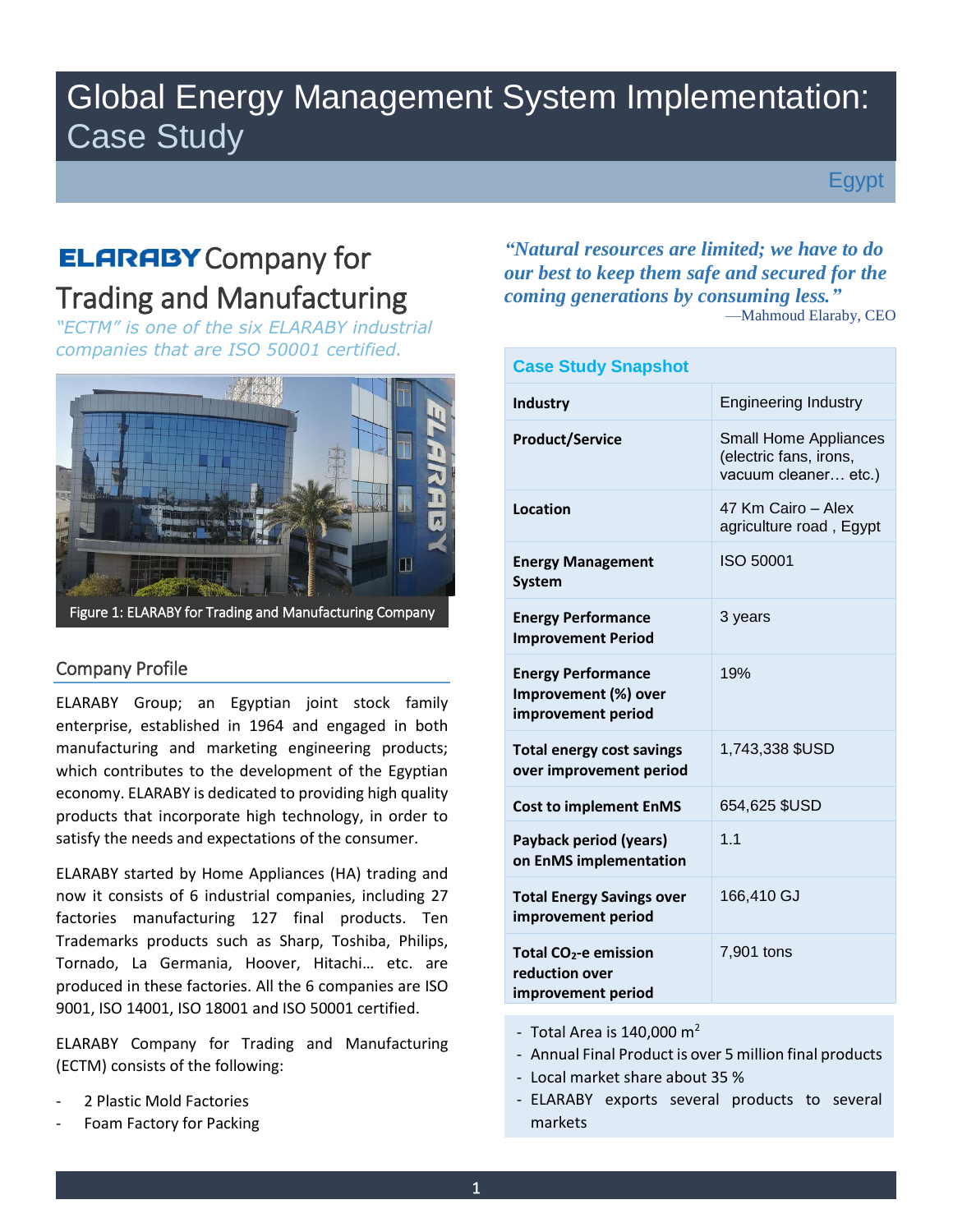- 
- 2 Factories for manufacturing and assembly A Central Workshop (electrical, mechanical components, molds and carpentry)

Due to the strong competition in the local market regarding the quality and the cost of the concerned products. ECTM developed a strategy to increase its market share by focusing on 3 main points to reduce production cost without affecting the products quality; namely, material cost, energy cost, and manpower cost (productivity). Accordingly, in 2008, ECTM started to consider improving energy consumption by implementing energy saving projects.

In order to ensure sustainability and continuity of energy conservation program, at the beginning of 2015, ELARABY decided to partner with the Industrial Energy Efficiency (IEE) Program-UNIDO applied in Egypt. UNIDO provided support to apply and implement Energy Management System (EnMS) according to the guidelines of ISO 50001. The support continued until certification audit by TÜV Nord in July 2016.

The EnMS helped ECTM in setting a systematic sustainable approach and methodology for continuous improvement through identifying and prioritizing the saving opportunities; laying out action plans and setting objectives and targets. Measuring and monitor energy performance improvement and comparing with objectives and targets.

### Business Benefits Achieved

There is abundance of benefits associated with the implementation of EnMS according to ISO 50001/2011; in which ECTM has felt the improvement in energy performance, either by direct or indirect energy saving. The following represents the implemented direct energy saving opportunities:

- Total Energy performance improvement by 46.23 GWh representing 19 % from the baseline (19.5% Electrical energy saving and 18.5% Natural gas saving).
- The total energy cost saving is 1,743,338 \$USD.
- The electrical energy saving is 18, 98 GWh.
- The electrical energy cost saving is 1,178,694 \$USD.
- The natural gas energy saving is 27.24 GWh.
- The natural gas energy cost saving 564,644 \$USD.
- Corresponding GHG reduction 7,901 Ton CO2 equivalent (18.5% from baseline).

For the indirect saving opportunities, ECTM has achieved the following:

- Long term decline in operation and maintenance cost by applying energy efficient design.
- Optimization of maintenance and operation processes.
- Enhancing operation efficiency.
- Change the employees' culture and understanding by raising awareness of energy management and importance of conservation of resources through training and awareness sessions.
- Utilizing energy saving methods which lead to continuous improvement.
- Improving ECTM image in the society.

## EnMS Development and Implementation

In 2015, when started adopting the approach of ISO 50001 for EnMS, ECTM top management realized that it is more effective to form an energy team where all departments are involved and each team member has a well-defined roles and responsibilities to ensure commitment. All departments (production, planning, maintenance, quality and other departments) are actively participating in the system; in addition to the full support from the top management.

The top management assigned a management representative, general energy manager and the energy team that consists of:

- Maintenance engineer (an internal energy manager)
- Production engineer
- Planning engineer, with total of 20 members for all team.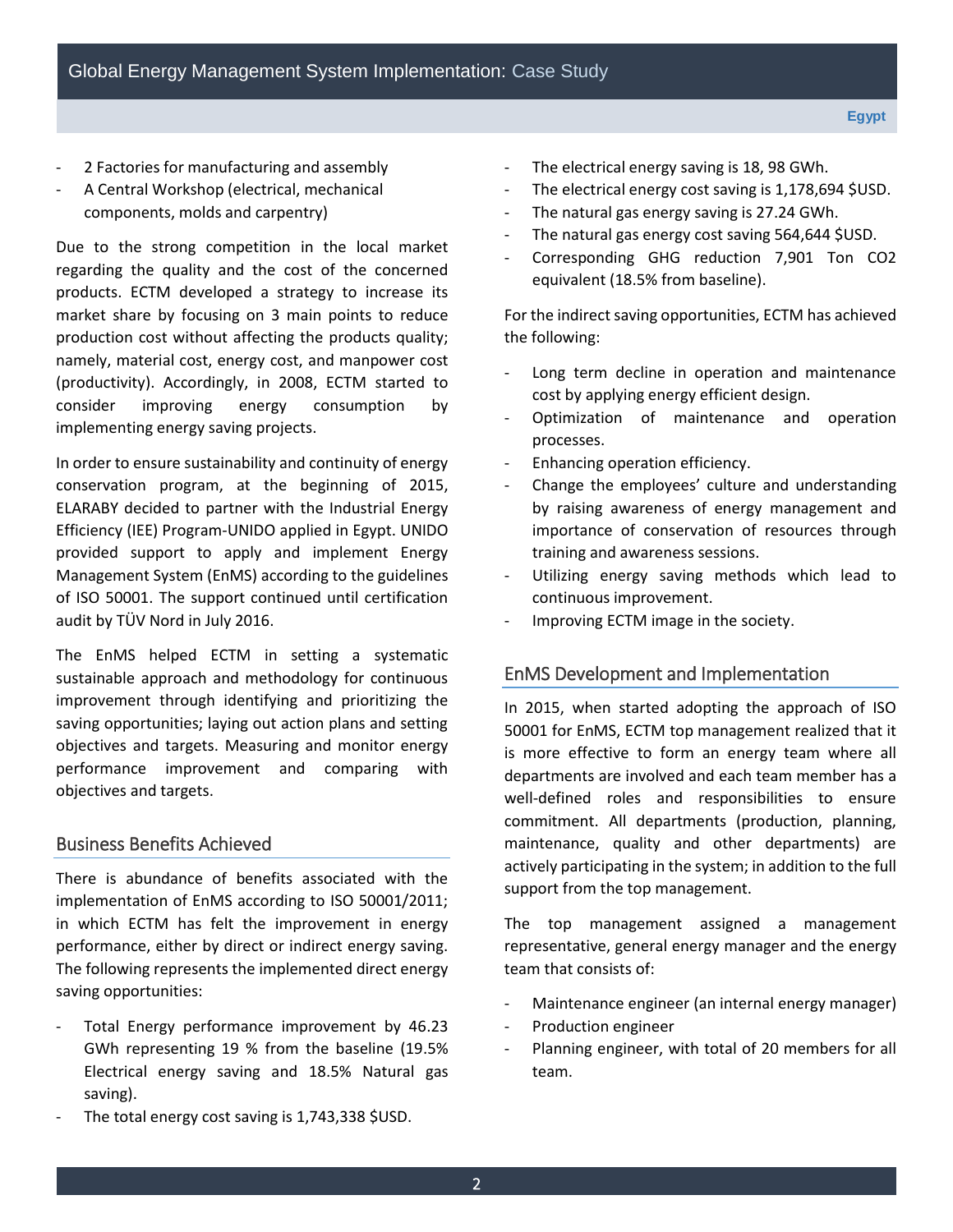3

Energy team is responsible for reviewing and controlling energy consumption, sharing ideas regarding the production processes, review new designs, set criteria for purchasing new equipment, and implement awareness sessions by providing training and capacity building. In addition to the above-mentioned responsibilities, the energy team was responsible for:

- Reviewing the energy sources; electrical, natural gas, water and diesel.
- Provide a historical data from governmental bills and SCADA system for the last three years to determine energy consumption and identify the scope and accordingly, it was found that electricity and natural gas consumption covers 80% of the total energy consumed.
- Decision was taken to implement the EnMS for both electricity and natural gas.
- Base period was chosen to be 2014 due to the availability of accurate consumption data, production stability.
- Installed sub meters (300 meter) to identify the SEUS consuming 80% of the total consumption for both electricity and natural gas.
- For each SEUS, drivers were identified and a baseline was developed using regression analysis,
- Drivers affecting the energy consumption included production, temperature, pressure… etc.

Energy saving opportunities were identified through the following:

- Production and maintenance reports
- Internal communication (suggestion, brain storming sessions, work experience, R&D… etc.)
- External communication (industry journals, internet search, researches, seminars, exhibition visits… etc.).

Identified saving opportunities were prioritized using a set of criteria, including, but not limited to the estimated saving, capital cost, associated risk, project time schedule, and payback period.

*"Energy saving is a living approach."* —Mahmoud Elaraby, CEO

The selection and prioritization criteria is based on a scoring system to weight the opportunities to be scheduled through an action plan which determines the time for implementation, capital cost, payback period, the responsible personal and monitoring and verification for the estimated saving.

The above mentioned action plan was submitted to the top management for approval, modification, and/or recommendation for further improvement.

Implementation of EnMS started in March 2015 for one year plus 4 months for preparation for ISO 50001 certification in July 2016.

ECTM identified its objectives and targets based on a preliminary estimated savings calculations from the identified saving opportunities. The objective was defined to improve in the energy performance for both electricity and N.G. by setting a target of reducing their consumption by 19% during a period of three years.

To achieve the target, ECTM divided the saving opportunities into no cost, low cost, medium cost and high cost in reference to the developed selection and prioritization criteria.

No cost opportunities were the first implemented since ECTM is keen on raising the staff awareness and carry out continuous measurement and monitoring on its performance on a regular basis, as well as the beneficial management decisions. In addition, to these opportunities, ECTM implemented some opportunities of low and medium cost as well. **Figure 2** below shows the energy savings achieved per type of opportunity (project) and their payback period.

**Egypt**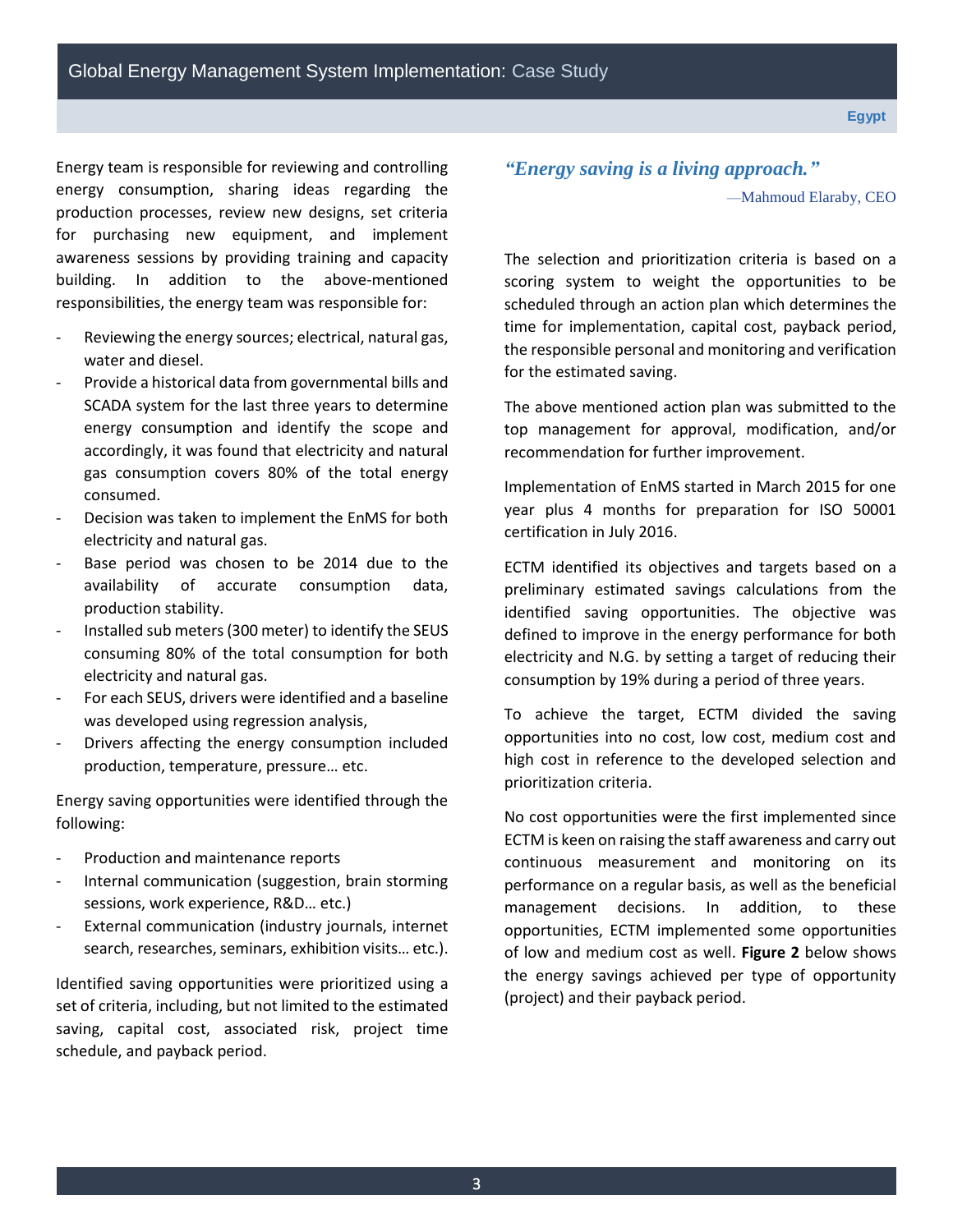

Figure 2: Projects Cost VS Payback period (per year)

One of the identified SEUs in ECTM was the plastic injection machine factory; where the electricity consumption driver was found to be the production weight (kg) as shown by regression analysis, **Figure 3**.



Figure 3: Energy consumption per products weight regression analysis (kWh/Kg)

Saving opportunities for plastic injection factory are:

- Insulation heating barrel,
- Using VSD,
- Introducing of electrical injection machine instead of hydraulic
- Machine loading refers to consumption rate

**Figure 4** shows installation of VSD in the control panel, and **Figure 5** shows installation of insulation for heating barrel.



Figure 4: Installed VSD panel



Figure 5: Installed Insulation heater

Through EnMS System, the energy team continues monitoring and analyzing the results of electricity consumption records through SCADA system, to check the performance improvement using the EnPI driven from the baseline. The evaluation was based on the comparison between the estimated and actual savings as result of implemented opportunities.

**Figures 6 & 7** show the electricity baseline of the injection plastic machines; where **Figure 5** presents the consumption before implementing the saving opportunities, while **Figure 6** measures the improvement performance that indicates the saving in the electricity consumption is 48%.

**Egypt**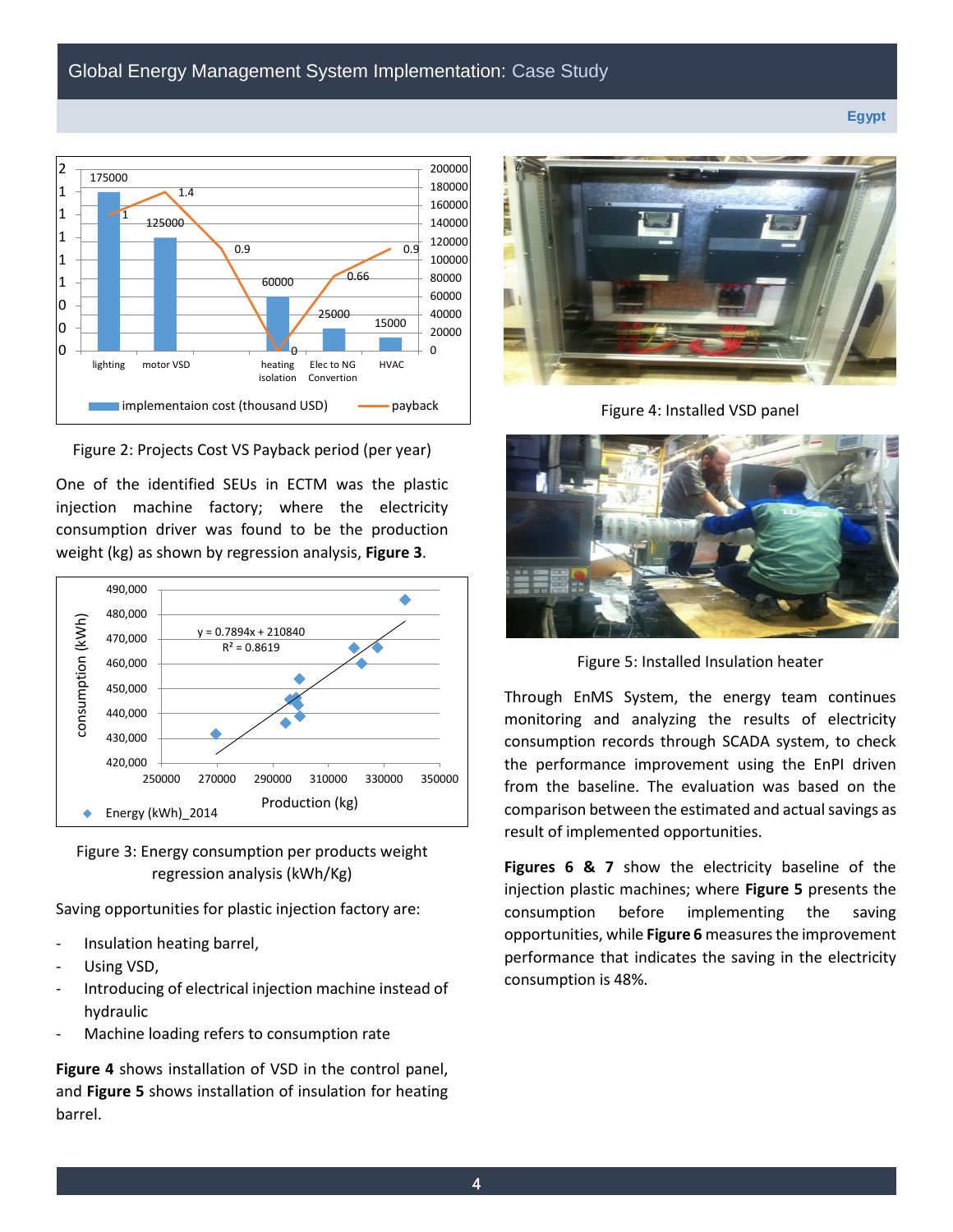

Figure 6: kWh/kg in 2014 and 2017





All EnPIs are reviewed and checked through predetermined periods and on a regular basis; monthly, quarterly, annually, to check the improvements and tackle any deviation that are simultaneously monitored and recorded. Internal audits are conducted every 6 months, in addition to, the annual revision by the certification body.

Providing ideal operation and control conditions are the essential part in implementing the EnMS for all SEUs to achieve energy efficiency without compromising the product quality and/or the productivity target, this done by determining the critical parameters for the operation process, and checking the measuring devices calibration.

One of the identified critical parameters was the heating temperature for the injection machines. Consequently, the energy team with the support of the production team and the quality assurance team set the optimum values for the heating temperature.

This was applied for all other processes; new and old through work instructions, training & awareness sessions for the SEUs operators. Additionally, TPM programs were applied.

All results were published to spread over the culture of energy saving.

ECTM strives to ensure that everyone in the organization is fully aware of the EnMS and its importance. This is done by regular internal and external trainings and awareness sessions, publishing awareness posters throughout the company, attending energy management seminars… etc.

One of the external trainings was carried out by the UNIDO team in 2015; where the selected team were qualified and certified as energy managers and giving them the responsibilities of being internal auditors and energy trainers. In addition, the company participated in UNIDO programs for energy efficiency such as motor system optimization and compressed air system optimization. Also, the company participated in training to study energy applied cases in Germany.

Moreover, ECTM applies an encouragement system to encourage the employees to offer their suggestions and proposals by giving bonuses and incentives for ideas that improve the efficiency of the equipment and/or the system performance.

By the end of 2017, ECTM was able to measure and control its energy performance through the following installed equipment:

- 1. 300 energy meters
- 2. 20 air flow meter
- 3. Thermo-graph camera
- 4. Power analyzer
- 5. Motor analyzer tester